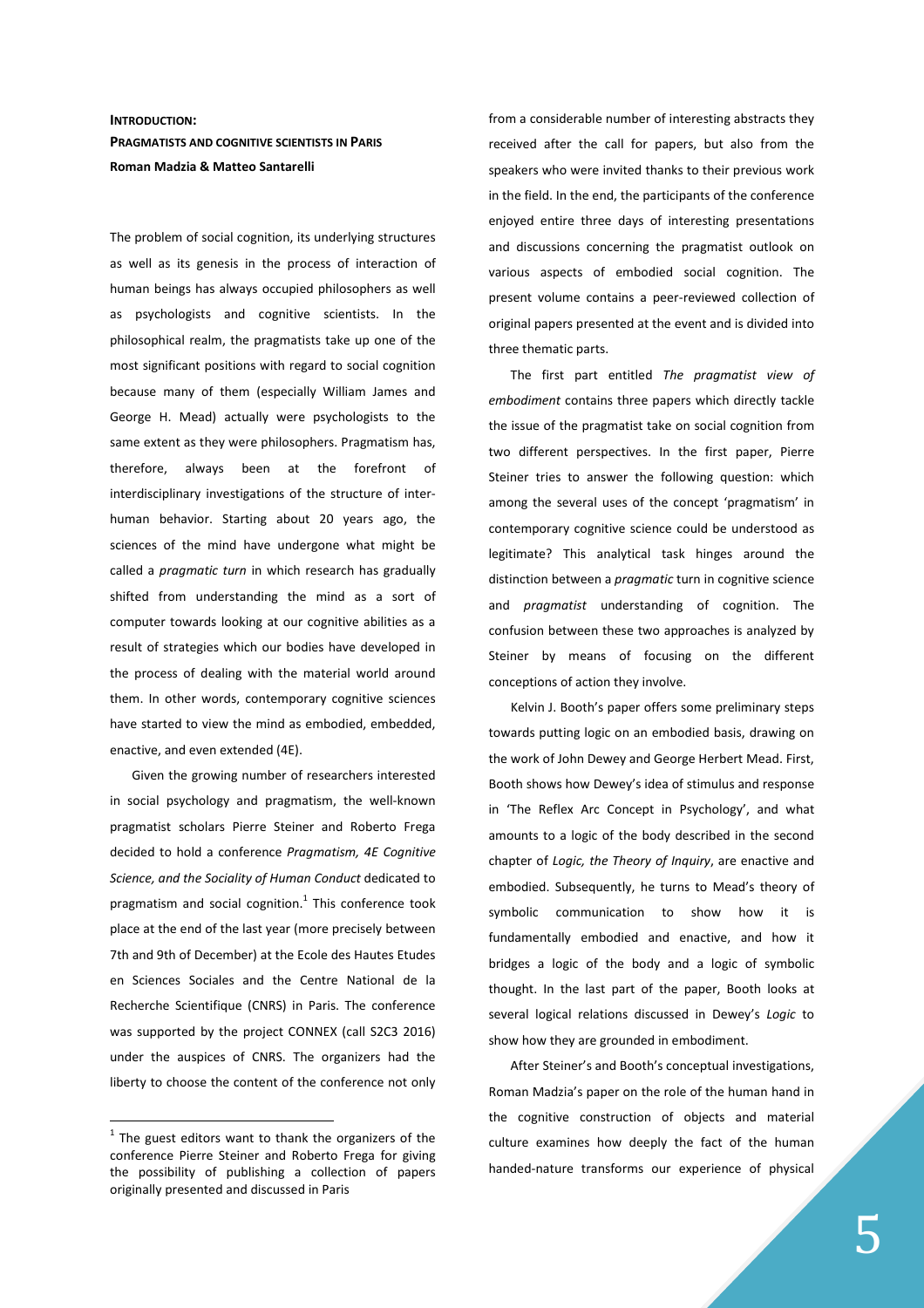and social objects. One of the goals of Madzia's paper is to present and critically examine the cognitive importance of the human hand in the process of perception as well as in the process of development of characteristically human forms of intelligence. This examination is carried out mainly (but not exclusively) from the point of view of George H. Mead's 'haptic philosophy'. The author endeavors to root this pragmatist viewpoint, first in contemporary theories of human bipedalism, subsequently, in current enactive views of the role of the hand in the development of human cognitive capacities and also of the phenomenon of material culture.

The second part of the volume (*The pragmatist cognitive science and the problem of social cognition*) contains pieces which focus exclusively on various aspects of social cognition as seen from the pragmatist viewpoint. Here, Charles Lenay aims at answering the question whether social interactions should be explained by individual cognitive capacities, or conversely, whether these capacities can be explained by social interactions? Lenay deals with this issue by adopting a social and pragmatic standpoint. By means of a minimalist experimental paradigm, Lenay shows the importance of the role of the so-called 'body-object' in the collective organization of interactions, and in the reconfiguration of individual structures.

Fausto Caruana discusses the well-established dichotomy between 'basic emotion theory' conceiving emotions as discrete mental entities localized in the brain, and psychological constructionism, which understands emotions as cognitive-based and culturally constructed phenomena, not natural kinds. Relying on empirical studies on electrical brain-stimulation and on the conceptual heritage of Dewey and Mead's criticisms of James's theory of emotion, Caruana expresses the need for a third theoretical way, overcoming both basic emotion theory and psychological constructionism with regard to emotions.

In her piece, Sabine Collardey discusses the issue of collective intentionality. Specifically, Collardey shows how the main theories of joint intentionality  $-$  e.g. Tomasello – rely on a causal theory of action and on a mentalist conception of intentionality which prove to be unsatisfactory. Conceptual resources from classical pragmatism are employed by the author in order to overcome the difficulties involved by mentalistic accounts of collective intentionality.

Mentalism and the problem of mental imagery lie in the center of Italo Testa's paper as well. Testa acknowledges the constitutive role that imagery plays for social action and cognition. He argues that such role can be fully grasped by endorsing a Deweyan understanding of habit. From this perspective, especially the motor and embodied character of imagery should be appreciated. Testa reconstructs Dewey's own notion of imaginative rehearsal, and shows how this model could reconcile competing standpoints such as embodied simulation theory and the narrative practice hypothesis.

Matteo Santarelli and Alessandro Talia's paper focuses on self-state knowledge. By analyzing communication of internal psychological states in psychotherapeutic sessions, the authors aim at showing the weaknesses of introspectionism. Elaborating strongly on Mead's and Peirce's communicative theories of the self, Santarelli and Talia single out three specific features of self-state knowledge: authority; non-inferentiality; incompleteness and investigate their reliability and overall psychological scope.

Martin Weichold tackles an intriguing question: is our self-conception as autonomous and moral agents compatible with the theoretical and experimental results of contemporary social and natural sciences? Or are we compelled to consider this self-conception as totally illusory in light of cognitive sciences? Weichold tries to provide an answer to this issue by developing a social account of the self, inspired by Mead, which takes into account contemporary enactivist social theories.